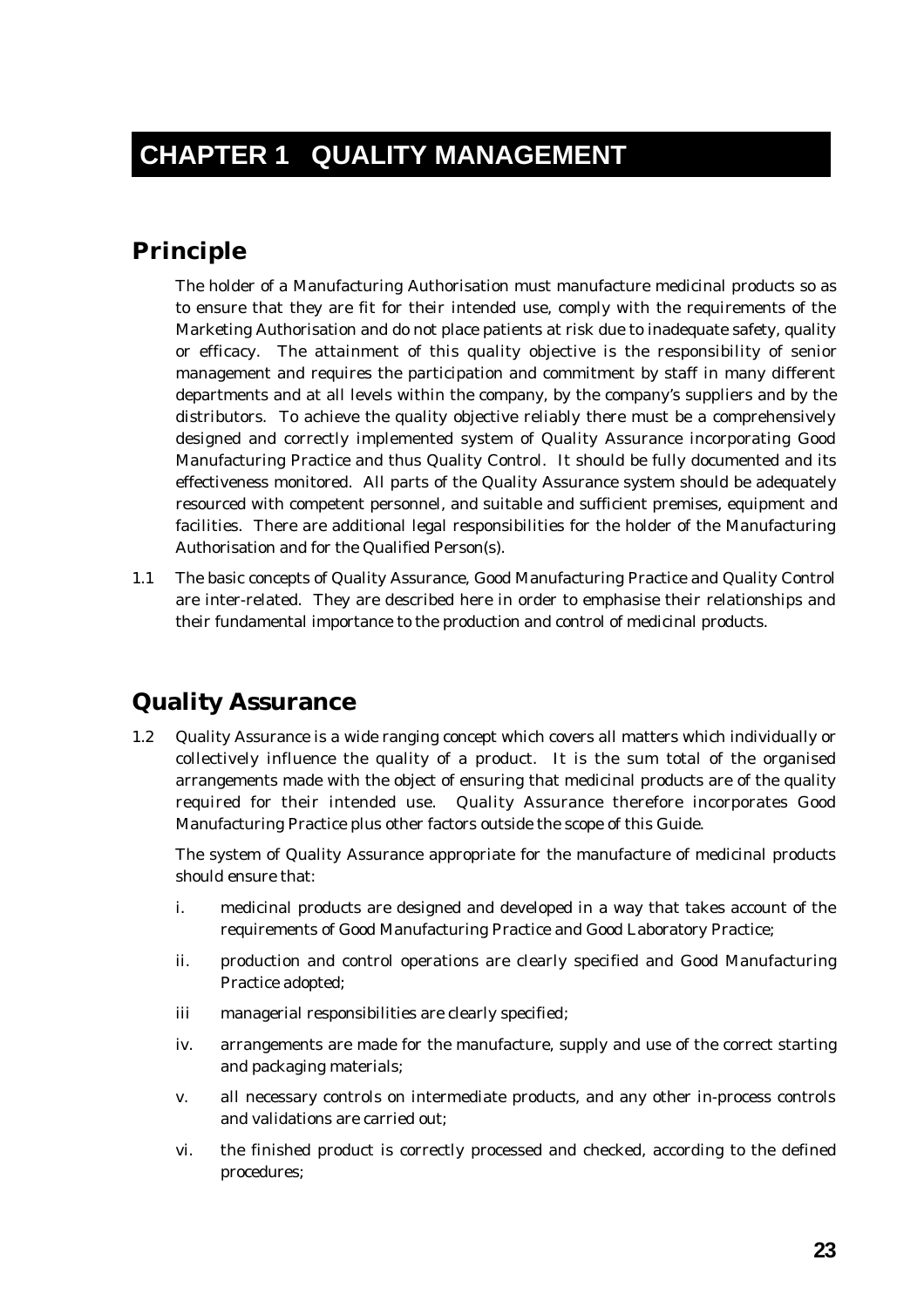- vii. medicinal products are not sold or supplied before a Qualified Person has certified that each production batch has been produced and controlled in accordance with the requirements of the Marketing Authorisation and any other regulations relevant to the production, control and release of medicinal products;
- viii. satisfactory arrangements exist to ensure, as far as possible, that the medicinal products are stored, distributed and subsequently handled so that quality is maintained throughout their shelf life;
- ix. there is a procedure for Self-Inspection and/or quality audit which regularly appraises the effectiveness and applicability of the Quality Assurance system.

## **Good Manufacturing Practice for Medicinal Products (GMP)**

1.3 Good Manufacturing Practice is that part of Quality Assurance which ensures that products are consistently produced and controlled to the quality standards appropriate to their intended use and as required by the Marketing Authorisation or product specification.

Good Manufacturing Practice is concerned with both production and quality control. The basic requirements of GMP are that:

- i. all manufacturing processes are clearly defined, systematically reviewed in the light of experience and shown to be capable of consistently manufacturing medicinal products of the required quality and complying with their specifications;
- ii. critical steps of manufacturing processes and significant changes to the process are validated;
- iii. all necessary facilities for GMP are provided including:
	- a. appropriately qualified and trained personnel;
	- b. adequate premises and space;
	- c. suitable equipment and services;
	- d. correct materials, containers and labels;
	- e. approved procedures and instructions;
	- f. suitable storage and transport;
- iv. instructions and procedures are written in an instructional form in clear and unambiguous language, specifically applicable to the facilities provided;
- v. operators are trained to carry out procedures correctly;
- vi. records are made, manually and/or by recording instruments, during manufacture which demonstrate that all the steps required by the defined procedures and instructions were in fact taken and that the quantity and quality of the product was as expected. Any significant deviations are fully recorded and investigated;
- vii. records of manufacture including distribution which enable the complete history of a batch to be traced, are retained in a comprehensible and accessible form;
- viii. the distribution (wholesaling) of the products minimises any risk to their quality;